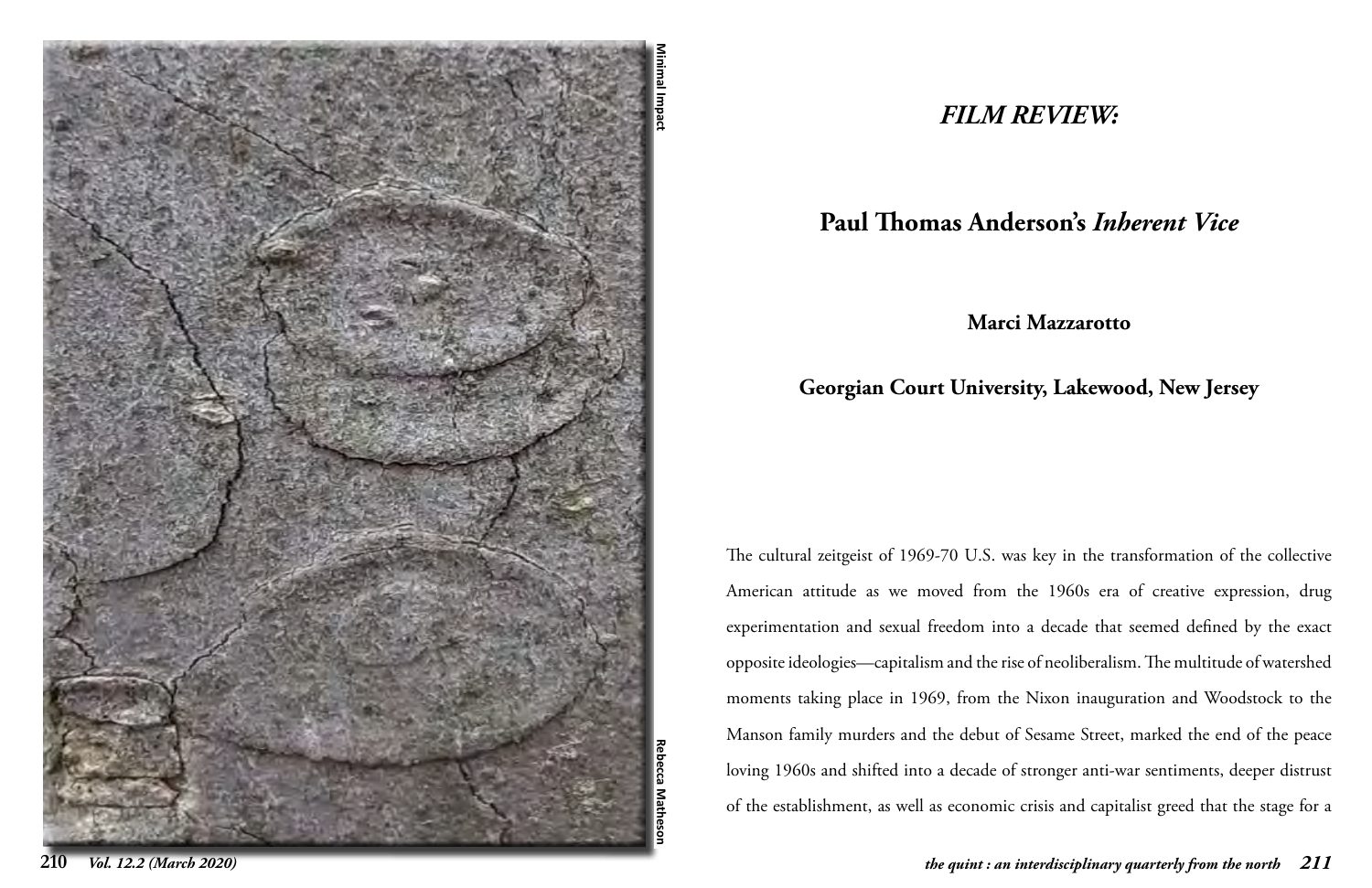massive stock market crash decades later.

Famous for his convoluted, postmodernist storylines, Thomas Pynchon published *Inherent Vice* in 2009, which was brought to the silver screen in 2014 by Paul Thomas Anderson,<sup>1</sup> also famous for densely complex narratives. The main focus in this review will be less on the novel-to-film adaptation, and more on a few ways in which the underlying notion of neoliberalist capitalism are interwoven and addressed throughout the film. The narrative of *Inherent Vice* follows stoner private eye, Larry "Doc" Sportello (played by Joaquin Phoenix), as he wanders through Los Angeles attempting to solve three separate (but related) missing person cases, while circumventing the bizarre world of an underground cult, corrupt LAPD cops, a mysterious drug cartel, multi-billion dollar real estate developments, the FBI, as well as an array of uniquely strange characters. The multiple, intertwining plot lines and numerous peripheral characters introduced throughout the film adds to the difficulty in understanding the narrative.

Anderson's screen portrayal continues to evoke disparate emotional reactions from its audiences, as the film's plot truly is difficult to follow. A slow-paced film that clocks in at almost two and a half hours serves to further disengage its audience. The original trailer, purportedly edited by Anderson himself, sells the audience on what seems to be a witty, quick-paced film better aligned with the Coen Brother's 1998 hit, *The Big Lebowski*. However, *Inherent Vice* better parallels with Quentin Tarantino's 2019 film, *Once Upon a Time in … Hollywood*. At the center of both films are stellar performances

**212** *Vol. 12.2 (March 2020) the quint : an interdisciplinary quarterly from the north 213* To begin, the film introduces three diverging, yet intertwining storylines, with

by its leads, as well as a convoluted and multifaceted storyline that meanders throughout its seemingly never-ending screen time. Both films also focus on one specific pivotal movement in American history, the Manson family murders. While Tarantino's wraps his story from before/during the murders and completely re-writes a fictionalized version of history, Anderson's interpretation is far more serious.

While fans of Anderson's dazed adoption of Pynchon's stoner-noir may argue that the film improves with repeat viewings (and it does), the fact remains that no matter how many times one views *Inherent Vice*, the plot remains a somewhat meandering mess of intertwining storylines that falls short of a full and satisfying resolution, with only one exception. It is easy to credit the film's complexity to the idea that Doc is simply hallucinating throughout—but that simply is not the case. So how does one go about enjoying and understanding this groovy film? Much like Tarantino's oft re-appropriated plotlines, closely following the multitude of references in *Inherent Vice* proves key in understanding the narrative. I spent over five hours on my second viewing of the film, simply in order to take notes and make direct connections to the large number of historical and pop cultural references. Strangely enough, watching the film with subtitles also proved to be quite effective in catching the specific slang and/or slurred dialogue used throughout. Ultimately, *Inherent Vice* is a difficult movie to sit through if the intent is for casual, pleasurable viewing; however, for academics and film enthusiasts who enjoy deconstructing a film, Anderson's adaptation offers a challenge in successfully analyzing its complex, multilayered structure, via an in-depth analysis of its intricate nuances.

<sup>1.</sup> Paul Thomas Anderson (b. 1970) is an American filmmaker known for his rich visual style and complex narratives that often include recurring themes such as loneliness and dysfunction. Combined, his films have garnered a total of 25 Oscar nominations, which include highly acclaimed works such as *Boogie Nights* (1997), *There Will be Blood* (2007) and *The Master* (2012).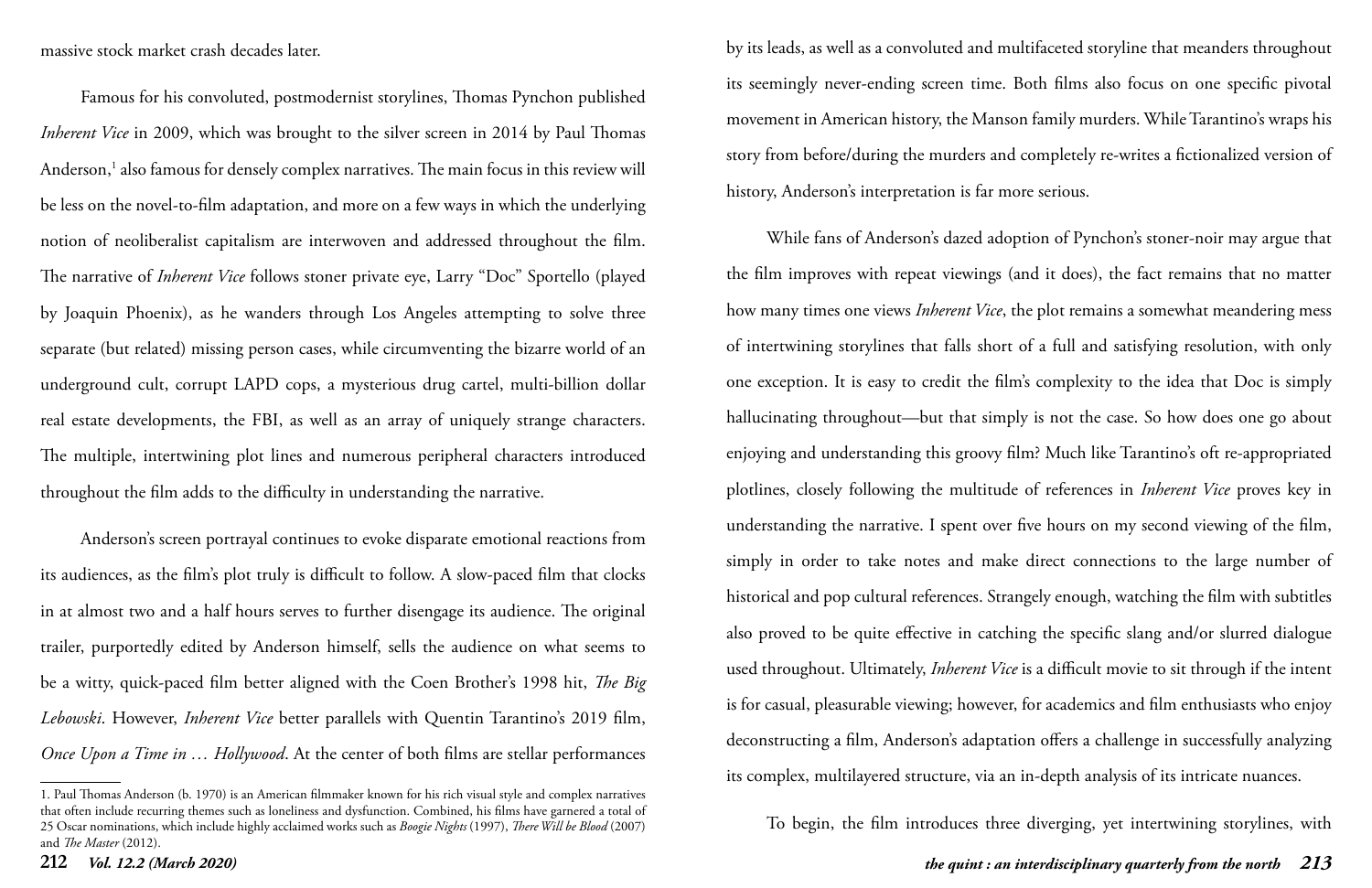### **214** *Vol. 12.2 (March 2020) the quint : an interdisciplinary quarterly from the north 215*

Doc at the center of each, as he is hired by three separate individuals to investigate different leads that tie back to the disappearance of ultrarich real estate developer, Mickey Wolfmann (Eric Roberts). Doc's cinematic counterpart is "Bigfoot" Bjornsen (Josh Brolin), a TV actor and cop with the militarized LAPD, keen on perpetrating civil rights violations. Guiding us through the story is narrator Sortilège (Joanna Newsom), who may very well be Doc's hallucinatory, but insightful alter ego. Roughly 10 minutes into the film, we are introduced to Wolfmann's neoliberalist agenda, as Bigfoot, acting as the commercial spokesperson for the new real estate development "Channel View Estates," proudly advises the viewers that purchasing a new home will include no hassle credit checks or down payments. This scene not only sets the tone for the rest of the film, but clearly foreshadows the future of bad loan writing. Of course, it is well documented that Los Angeles has had "a long and sad history of land use," which includes the displacement of disenfranchised, minority groups—a fact that Sortilège explains to the audience.

The film portrays an ongoing battle between the establishment and its counterculture, with an obvious example being the contentious/humorous relationship between Doc and Bigfoot. Scattered throughout the film are numerous references to the Manson family and the notion of hippie cults, with Anderson sharing a brief and stunning visual tableau of Leonardo da Vinci's *The Last Supper*, with the ex-junkie sax player and hippie police informant, Coy Harlingen, (Owen Wilson) as the central Jesus-figure.

In understanding the historical context of America in 1970, we cannot ignore the Kent State shootings nor Nixon's reaction to the tragedy. While this event is not directly portrayed in the film, the anti-Nixon sentiment is. Taking some liberties with

historical footage as a way of tying it in with the fictional plotline, Anderson utilizes footage of Nixon discussing the "destructive activists of our universities" as a means of placing blame for police brutality on the liberal agenda of academia and downplaying the deeply engrained anti-war sentiment of the time. Nixon's speech is interrupted by a would-be disgruntled UCLA drop out student, Rick Doppel, which is actually Coy. Coy's doppelgänger name demonstrates the duality of his character(s), as well as the strife-ridden cultural rhetoric the film attempts to highlight.

Two of the film's most significant movements arrive about 90 minutes in, when we are finally given additional information about its most mysterious entity, Golden Fang Enterprises. Similar to billion-dollar, multi-national corporations, Golden Fang is a powerful force taking on many shapes from a boat trafficking heroin from Indochina to a tax shelter syndicate of wealthy dentists. Understanding that most stimulants like heroin have devastating consequences on oral health, selling teeth-destroying drugs and then subsequently offering dental services to repair them, is a deeply drawn criticism of the neoliberal ideology that began to take hold in the 1970s. Sortilège addresses this dilemma, by pointing out that during Ronald Reagan's time as California governor (1967-75), he shut down most state-run mental health facilities, thereby shifting that responsibility onto the private sector. In the film, the privatized asylum is visually portrayed as a ultramodern Zen-like center named, Chryskylodon, run by a Golden Fang-associated cult. This demonstrates the capitalist vice inherent throughout the film's underlying plotline: Golden Fang gets people high and then gets them sober, or what Sortilège refers to as *vertical integration*, which she describes "as long as American life was